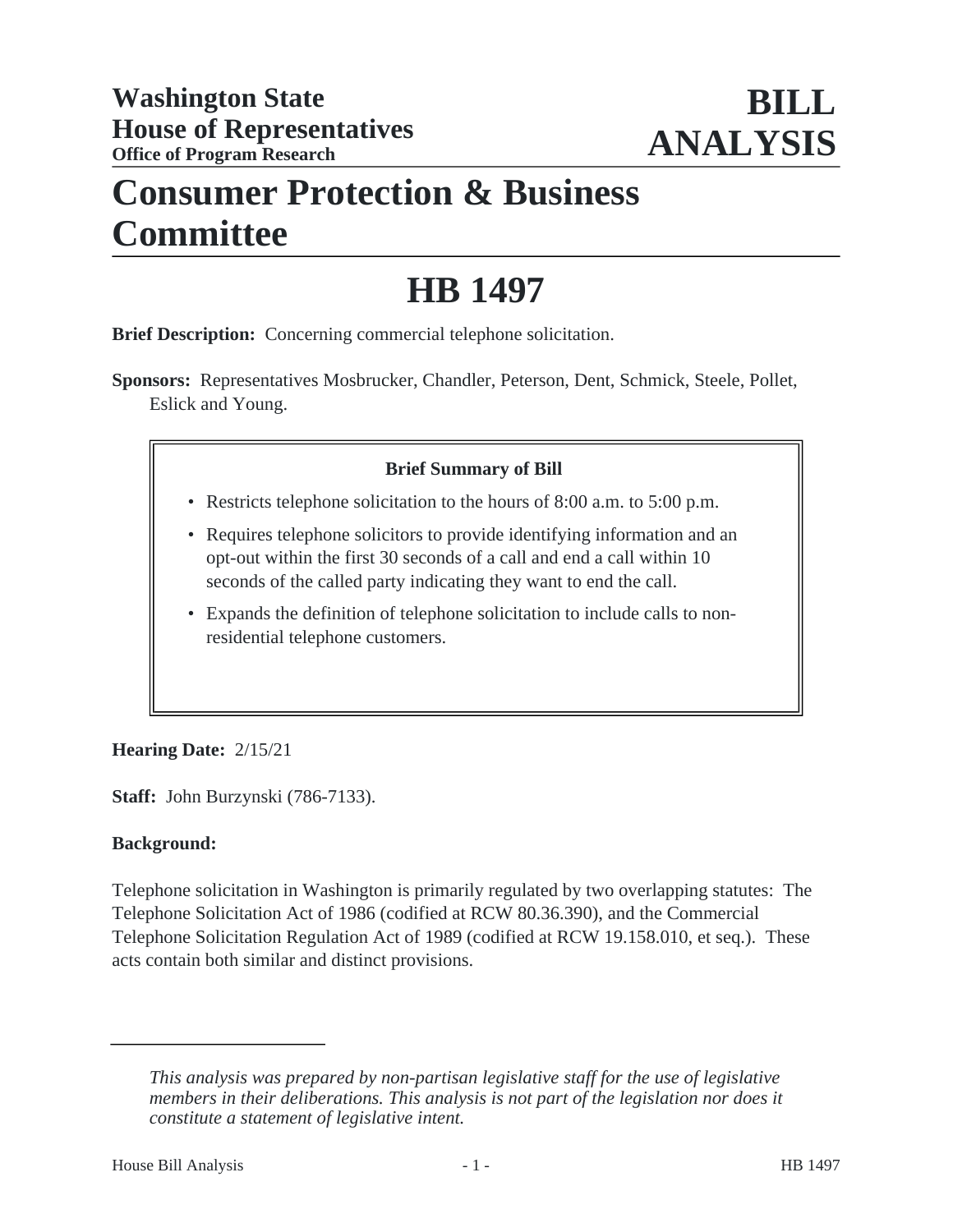|                                       | <b>Telephone Solicitation Act of 1986</b><br>(TSA)                                                                                                                                                                                                                                                                                                                                  | <b>Commercial Telephone Solicitation</b><br><b>Regulation Act of 1989 (CTSRA)</b>                                                                                                                                                                                                                                                                                                                                                                 |
|---------------------------------------|-------------------------------------------------------------------------------------------------------------------------------------------------------------------------------------------------------------------------------------------------------------------------------------------------------------------------------------------------------------------------------------|---------------------------------------------------------------------------------------------------------------------------------------------------------------------------------------------------------------------------------------------------------------------------------------------------------------------------------------------------------------------------------------------------------------------------------------------------|
| <b>Scope and</b><br><b>Exceptions</b> | The TSA defines "telephone<br>solicitation" as the unsolicited                                                                                                                                                                                                                                                                                                                      | The CTSRA defines "commercial<br>telephone solicitation" as:                                                                                                                                                                                                                                                                                                                                                                                      |
|                                       | initiation of a telephone call by a<br>commercial or nonprofit company or<br>organization to a residential telephone<br>customer and conversation for the<br>purpose of encouraging a person to<br>purchase property, goods, or services<br>or soliciting donations of money,                                                                                                       | (a) an unsolicited telephone call to a<br>person initiated by a salesperson and<br>conversation for the purpose of inducing<br>the person to purchase or invest in<br>property, goods, or services;                                                                                                                                                                                                                                               |
|                                       | property, goods, or services.<br>"Telephone solicitation" does not<br>include:<br>(a) calls made in response to a request<br>or inquiry by the called party;<br>(b) calls made by a not-for-profit<br>organization to its own list of bona<br>fide or active members of the<br>organization;<br>(c) calls limited to polling or soliciting<br>the expression of ideas, opinions, or | (b) other communication with a person<br>where: (i) a free gift, award, or prize is<br>offered to a purchaser who has not<br>previously purchased from the person<br>initiating the communication; and (ii) a<br>telephone call response is invited; and<br>(iii) the salesperson intends to complete a<br>sale or enter into an agreement to<br>purchase during the course of the<br>telephone call; or<br>(c) other communication with a person |
|                                       | votes; or<br>(d) business-to-business contacts.<br>The TSA does not cover calls from<br>political parties.                                                                                                                                                                                                                                                                          | which misrepresents the price; quality; or<br>availability of property, goods, or<br>services and which invites a response by<br>telephone or which is followed by a call<br>to the person by a salesperson.                                                                                                                                                                                                                                      |
|                                       |                                                                                                                                                                                                                                                                                                                                                                                     | "Commercial telephone solicitor" means<br>any person who engages in commercial<br>telephone solicitation, including service<br>bureaus.                                                                                                                                                                                                                                                                                                           |
|                                       |                                                                                                                                                                                                                                                                                                                                                                                     | However, the CTSRA exempts a number<br>of specific industries and activities (e.g.,<br>isolated solicitations; calls by charities<br>and collection agencies; the sale of<br>certain securities, cable television, fish,<br>etc.)                                                                                                                                                                                                                 |
|                                       | <b>Identification</b> Within the first 30 seconds of the call,<br><b>Requirements</b> a person making a telephone                                                                                                                                                                                                                                                                   | Within the first minute of the call, a<br>commercial telephone solicitor or                                                                                                                                                                                                                                                                                                                                                                       |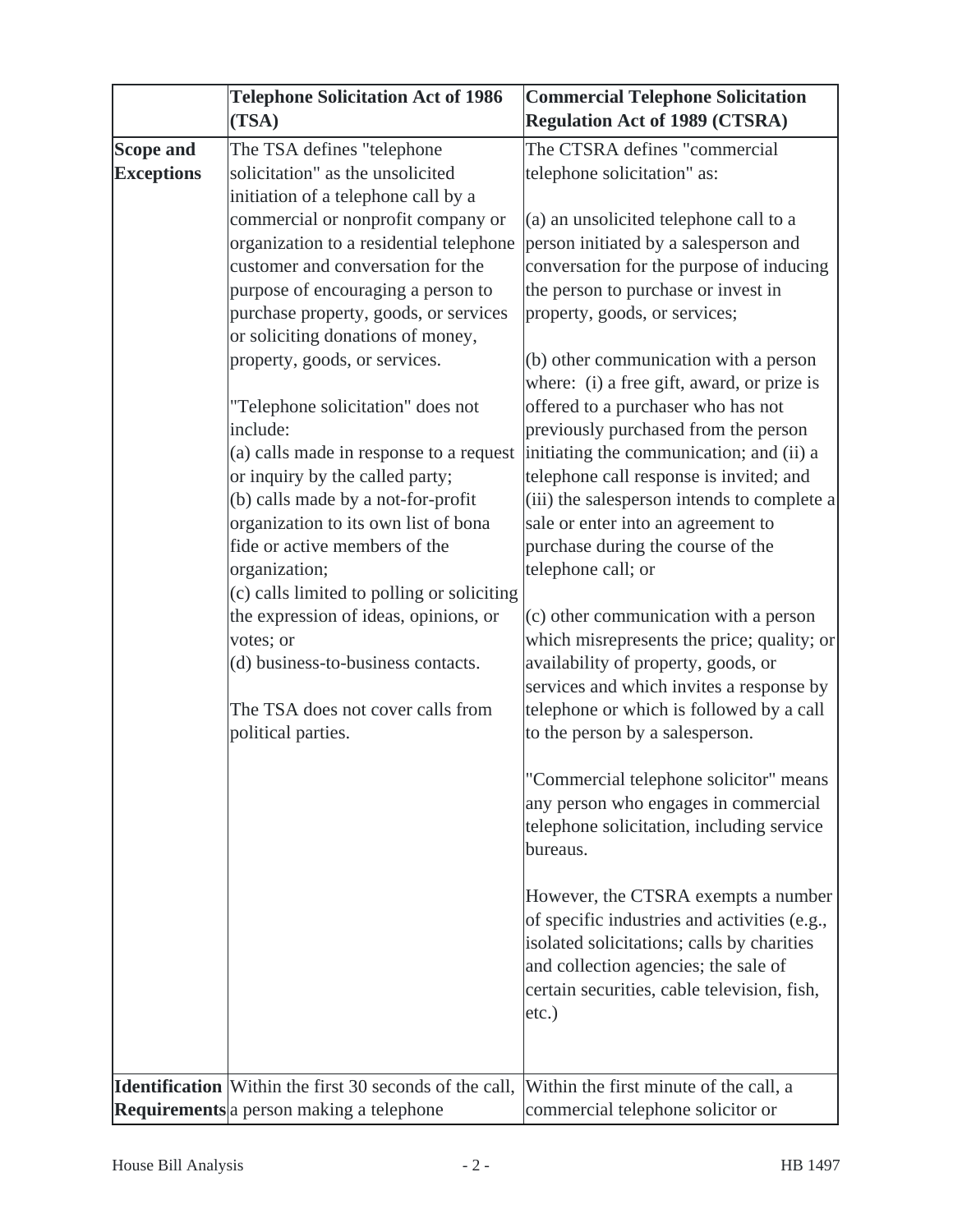|                                      | solicitation must identify him or<br>herself; the company or organization<br>on whose behalf the solicitation is<br>being made; and the purpose of the<br>call.                                                                                                                                                                                                                                                                                                                                                                                                                                                       | salesperson must identify him or herself;<br>the company on whose behalf the<br>solicitation is being made; and the<br>property, goods, or services being sold.                                                                                                                                                                                                                          |
|--------------------------------------|-----------------------------------------------------------------------------------------------------------------------------------------------------------------------------------------------------------------------------------------------------------------------------------------------------------------------------------------------------------------------------------------------------------------------------------------------------------------------------------------------------------------------------------------------------------------------------------------------------------------------|------------------------------------------------------------------------------------------------------------------------------------------------------------------------------------------------------------------------------------------------------------------------------------------------------------------------------------------------------------------------------------------|
| <b>Call</b><br><b>Termination</b>    | N/A                                                                                                                                                                                                                                                                                                                                                                                                                                                                                                                                                                                                                   | Within the first minute of the call, a<br>commercial telephone solicitor or<br>salesperson must terminate the call<br>within 10 seconds if the purchaser<br>indicates they do not wish to continue the<br>conversation.                                                                                                                                                                  |
|                                      | List Removal   At any point during the call, if the<br>called party states or indicates they do<br>not want to be called again or want to<br>have their contact information<br>removed from the solicitor's telephone the solicitor's telephone lists, the<br>lists, the solicitor: (1) must not make<br>any additional telephone solicitation of additional commercial telephone<br>the called party at that telephone<br>number for at least one year; and (2)<br>must not sell or give the called party's<br>name and telephone number to another party's name and telephone number to<br>company or organization. | At any point during the call, if the<br>purchaser states or indicates they do not<br>want to be called again or want to have<br>their contact information removed from<br>solicitor: (1) must not make any<br>solicitation of the called party at that<br>telephone number for at least one year;<br>and (2) must not sell or give the called<br>another commercial telephone solicitor. |
| <b>Registration</b>                  | N/A                                                                                                                                                                                                                                                                                                                                                                                                                                                                                                                                                                                                                   | Commercial telephone solicitors must<br>register with the Department of<br>Licensing to do business in Washington.<br>Doing business includes both<br>commercial telephone solicitation from a<br>location in Washington and solicitation<br>of purchasers located in Washington.                                                                                                        |
| <b>Disciplinary</b><br><b>Action</b> | N/A                                                                                                                                                                                                                                                                                                                                                                                                                                                                                                                                                                                                                   | The Department of Licensing may take<br>disciplinary action when a commercial<br>telephone solicitor engages in<br>unprofessional conduct under the<br>Uniform Regulation of Business and<br>Professions Act, or (1) engages in any<br>unfair or deceptive commercial<br>telephone solicitation; (2) places calls to<br>a residence that will be received before                         |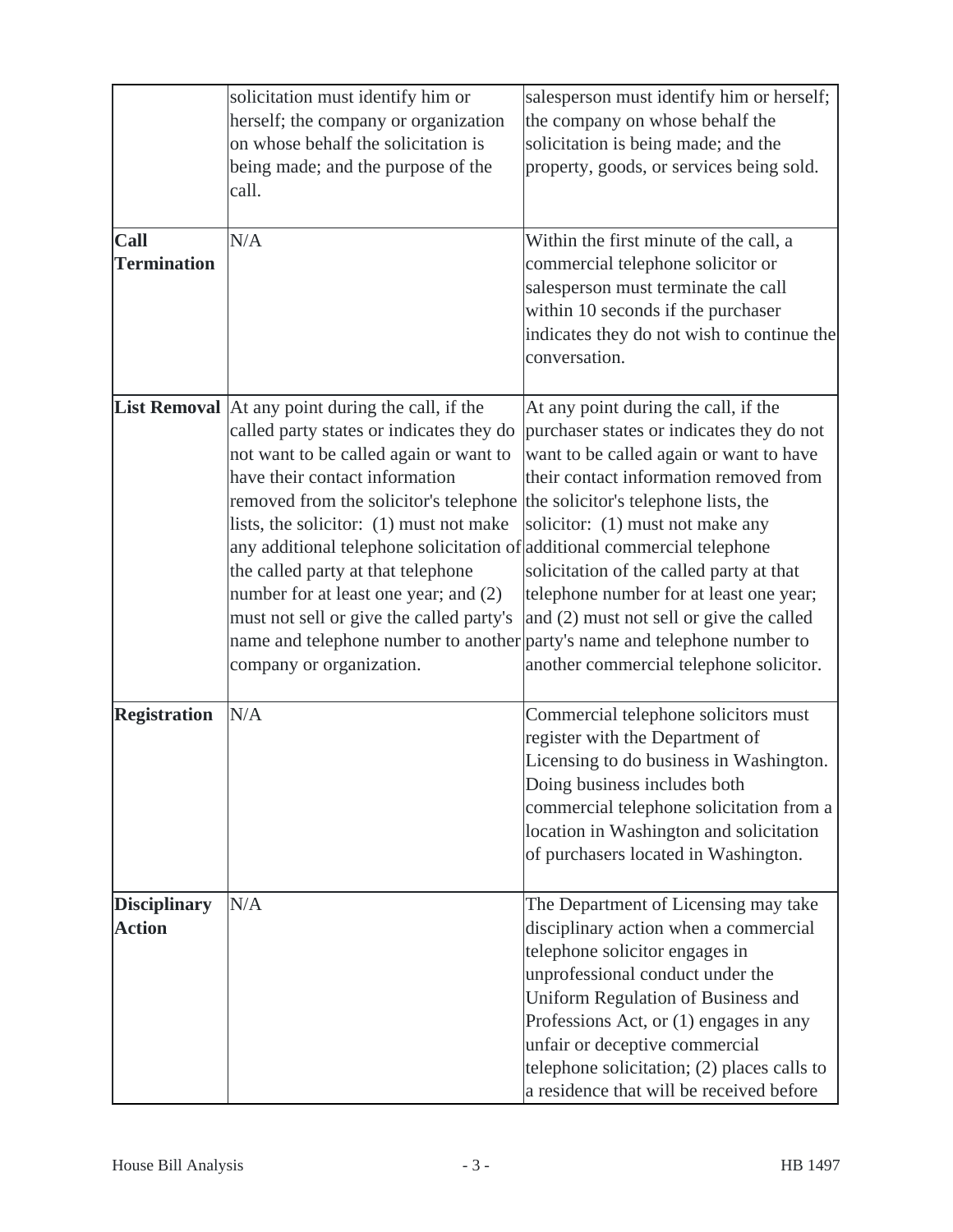|                                                                   |                                                                                                                                                                                                                                       | 8:00 a.m. or after 9:00 p.m.; or (3)<br>engages in conduct to harass, intimidate,<br>or torment any person.                                                                                                                                                                                                                                                        |
|-------------------------------------------------------------------|---------------------------------------------------------------------------------------------------------------------------------------------------------------------------------------------------------------------------------------|--------------------------------------------------------------------------------------------------------------------------------------------------------------------------------------------------------------------------------------------------------------------------------------------------------------------------------------------------------------------|
| <b>Enforcement</b><br>by the<br><b>Attorney</b><br><b>General</b> | The Attorney General may bring an<br>action to enforce compliance.                                                                                                                                                                    | The Attorney General may bring an<br>action to enforce compliance.                                                                                                                                                                                                                                                                                                 |
| <b>Fines and</b><br><b>Civil</b><br><b>Penalties</b>              | Violation of the identification and list<br>removal requirements is punishable by<br>a fine of up to \$1,000 per violation.                                                                                                           | A civil penalty of \$500 to \$2,000 shall be<br>imposed by the court for each violation.                                                                                                                                                                                                                                                                           |
| <b>Private Civil</b><br><b>Actions</b>                            | Individuals subject to repeated<br>violations may bring a civil action to<br>enjoin violations and recover damages,<br>including at least \$100 per violation.<br>A prevailing plaintiff is entitled to<br>attorney's fees and costs. | A person who is injured by a violation<br>may bring an action for recovery of<br>actual damages, attorney's fees, and<br>costs.<br>A violation is an unfair or deceptive act<br>in trade or commerce for the purposes of<br>the Consumer Protection Act.                                                                                                           |
| <b>Criminal</b><br><b>Prosecution</b>                             | N/A                                                                                                                                                                                                                                   | A knowing violation or the knowing<br>employment of any device, scheme, or<br>artifice to deceive in connection with an<br>offer or sale by a commercial telephone<br>solicitor is punishable as a misdemeanor,<br>gross misdemeanor, or class C felony<br>depending on the value of the<br>transaction.<br>Solicitation without registration is a<br>misdemeanor. |

**Summary of Bill:**

House Bill 1497 expands the scope and requirements of the the Telephone Solicitation Act of 1986 (TSA) and the Commercial Telephone Solicitation Regulation Act of 1989 (CTSRA).

#### Telephone Solicitation Defined.

For purposes of the TSA, "telephone solicitation" is defined as the unsolicited initiation of a telephone call by a commercial or nonprofit company or organization to a person and conversation for the purpose of encouraging the person to purchase property, goods, or services or soliciting donations of money, property, goods, or services. This modified definition of telephone solicitation extends the TSA to cover qualifying calls to any person, regardless of whether they are residential telephone customers (e.g., cell phone users).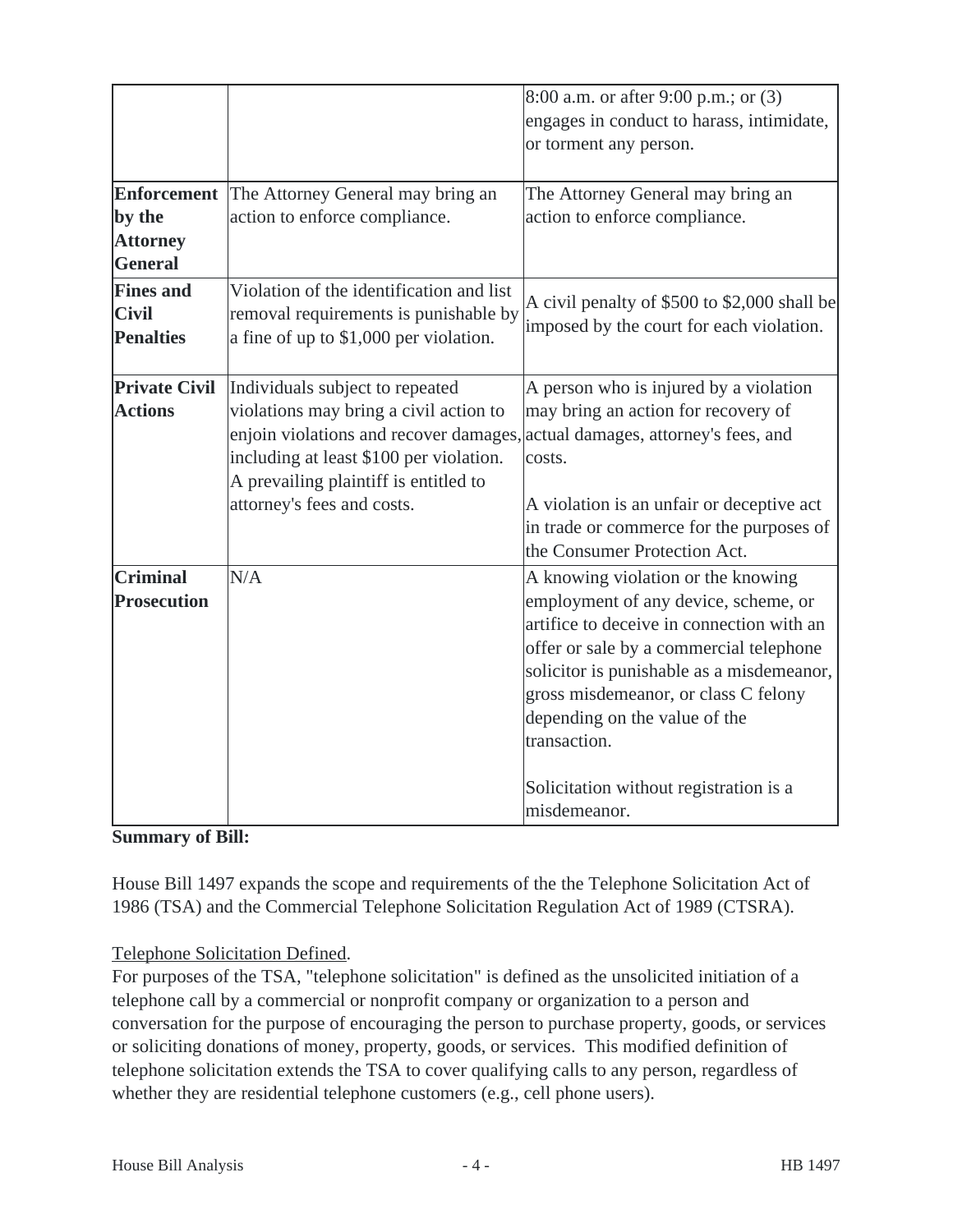#### Call Time Restrictions.

Solicitors must not call individuals before 8:00 a.m. or after 5:00 p.m. at the call recipient's local time. This modified time restriction is made consistent under the TSA and the CTSRA and moves the evening call cut off from 9:00 p.m. to 5:00 p.m.

#### Identification and Opt-Out.

Within the first 30 seconds of each call, solicitors must identify the caller; identify the company or organization on whose behalf the solicitation is being made; state the purpose of the call; and ask the called party whether they want to continue the call, end the call, or be removed from the solicitor's telephone lists.

The identification requirement and 30 seconds in which it must be completed are made consistent under the TSA and the CTSRA. Additionally, solicitors would be required to ask an opt-out question under both statutes.

### Call Termination.

At any point during the call, if the called party states or indicates they want to end the call, the solicitor must end the call within 10 seconds. This requirement is made consistent under the TSA and the CTSRA. Additionally, the requirement would apply throughout the call under both statutes.

## List Removal.

At any point during the call, if the called party states or indicates they do not want to be called again or want to have their contact information removed from the solicitor's telephone lists, the solicitor: (1) must inform the called party their contact information will be removed for at least one year; (2) must end the call within 10 seconds; (3) must not contact the called party again at any number associated with that party for at least one year; and (4) must not sell or give away the called party's contact information.

The list removal provision is made consistent under the TSA and the CTSRA. This provision includes new requirements to inform the called party their contact information will be removed for at least one year and end the call within 10 seconds. Additionally, the requirement to not contact the called party for at least one year would be extended to cover any number associated with the called party.

#### Fines.

Violations of the call time restrictions or identification and opt-out, call termination, or list removal requirements are subject to a \$1,000 fine for each violation under the TSA. This modified requirement extends fines to cover violations of the call time restriction and the opt-out and call termination requirements.

#### Disciplinary Actions.

Under the CTSRA, the Department of Licensing may take disciplinary action when a